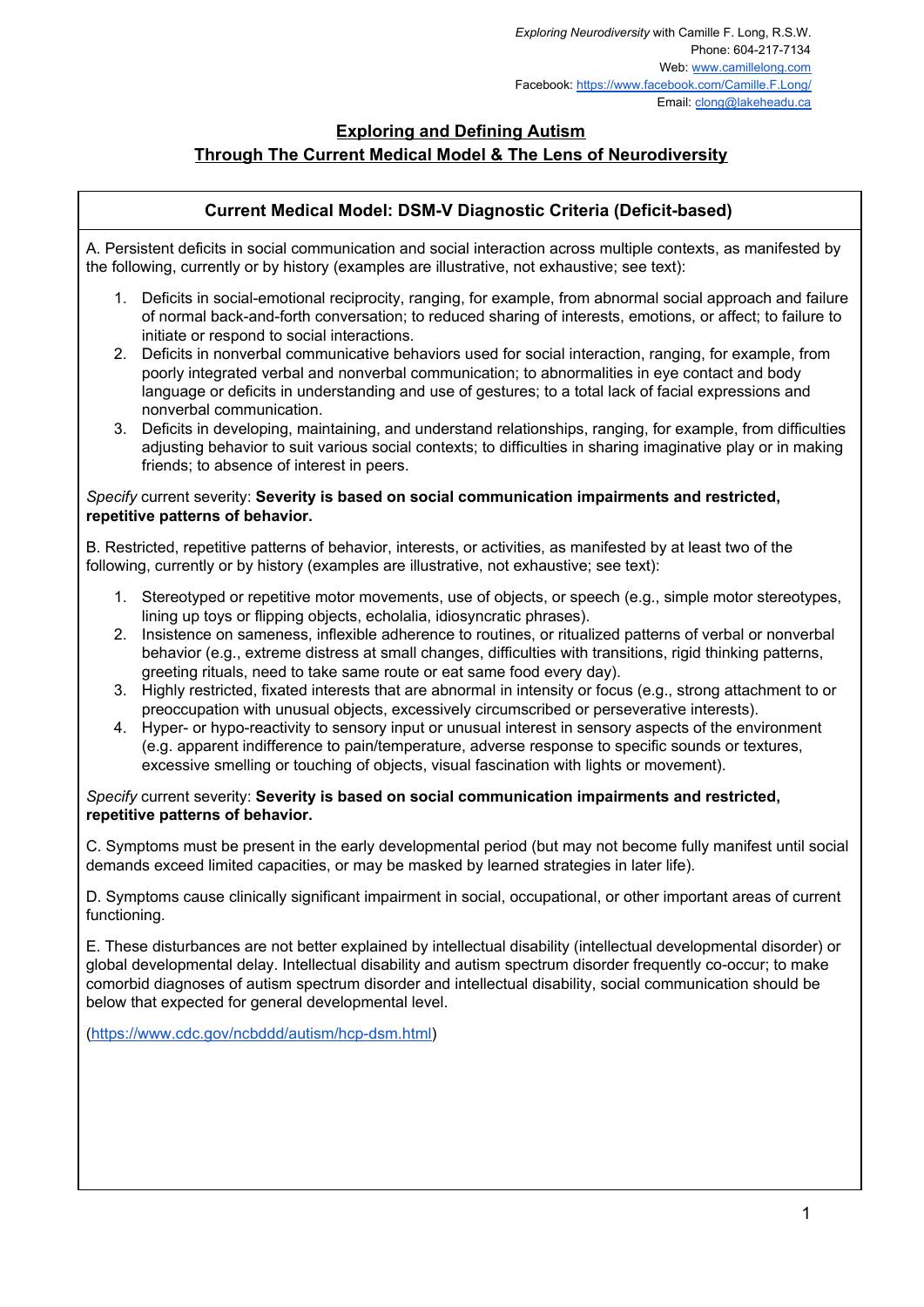# **The Lens of Neurodiversity**

Autism is a genetically-based human neurological variant. The complex set of interrelated characteristics that distinguish autistic neurology from non-autistic neurology is not yet fully understood, but current evidence indicates that the central distinction is that autistic brains are characterized by particularly high levels of synaptic connectivity and responsiveness. This tends to make the autistic individual's subjective experience more intense and chaotic than that of non-autistic individuals: on both the sensorimotor and cognitive levels, the autistic mind tends to register more information, and the impact of each bit of information tends to be both stronger and less predictable.

Autism is a developmental phenomenon, meaning that it begins in utero and has a pervasive influence on development, on multiple levels, throughout the lifespan. Autism produces distinctive, atypical ways of thinking, moving, interaction, and sensory and cognitive processing. One analogy that has often been made is that autistic individuals have a different neurological "operating system" than non-autistic individuals.

According to current estimates, somewhere between one percent and two percent of the world's population is autistic. While the number of individuals diagnosed as autistic has increased continually over the past few decades, evidence suggests that this increase in diagnosis is the result of increased public and professional awareness, rather than an actual increase in the prevalence of autism.

Despite underlying neurological commonalities, autistic individuals are vastly different from one another. Some autistic individuals exhibit exceptional cognitive talents. However, in the context of a society designed around the sensory, cognitive, developmental, and social needs of non-autistic individuals, autistic individuals are almost always disabled to some degree – sometimes quite obviously, and sometimes more subtly.

The realm of social interaction is one context in which autistic individuals tend to consistently be disabled. An autistic child's sensory experience of the world is more intense and chaotic than that of a non-autistic child, and the ongoing task of navigating and integrating that experience thus occupies more of the autistic child's attention and energy. This means the autistic child has less attention and energy available to focus on the subtleties of social interaction. Difficulty meeting the social expectations of non-autistics often results in social rejection, which further compounds social difficulties and impedes social development. For this reason, autism has been frequently misconstrued as being essentially a set of "social and communication deficits," by those who are unaware that the social challenges faced by autistic individuals are just by-products of the intense and chaotic nature of autistic sensory and cognitive experience.

Autism is still widely regarded as a "disorder," but this view has been challenged in recent years by proponents of the neurodiversity model, which holds that autism and other neurocognitive variants are simply part of the natural spectrum of human biodiversity, like variations in ethnicity or sexual orientation (which have also been pathologized in the past). Ultimately, to describe autism as a disorder represents a value judgment rather than a scientific fact.

(Nick Walker, [http://neurocosmopolitanism.com/what-is-autism/\)](http://neurocosmopolitanism.com/what-is-autism/)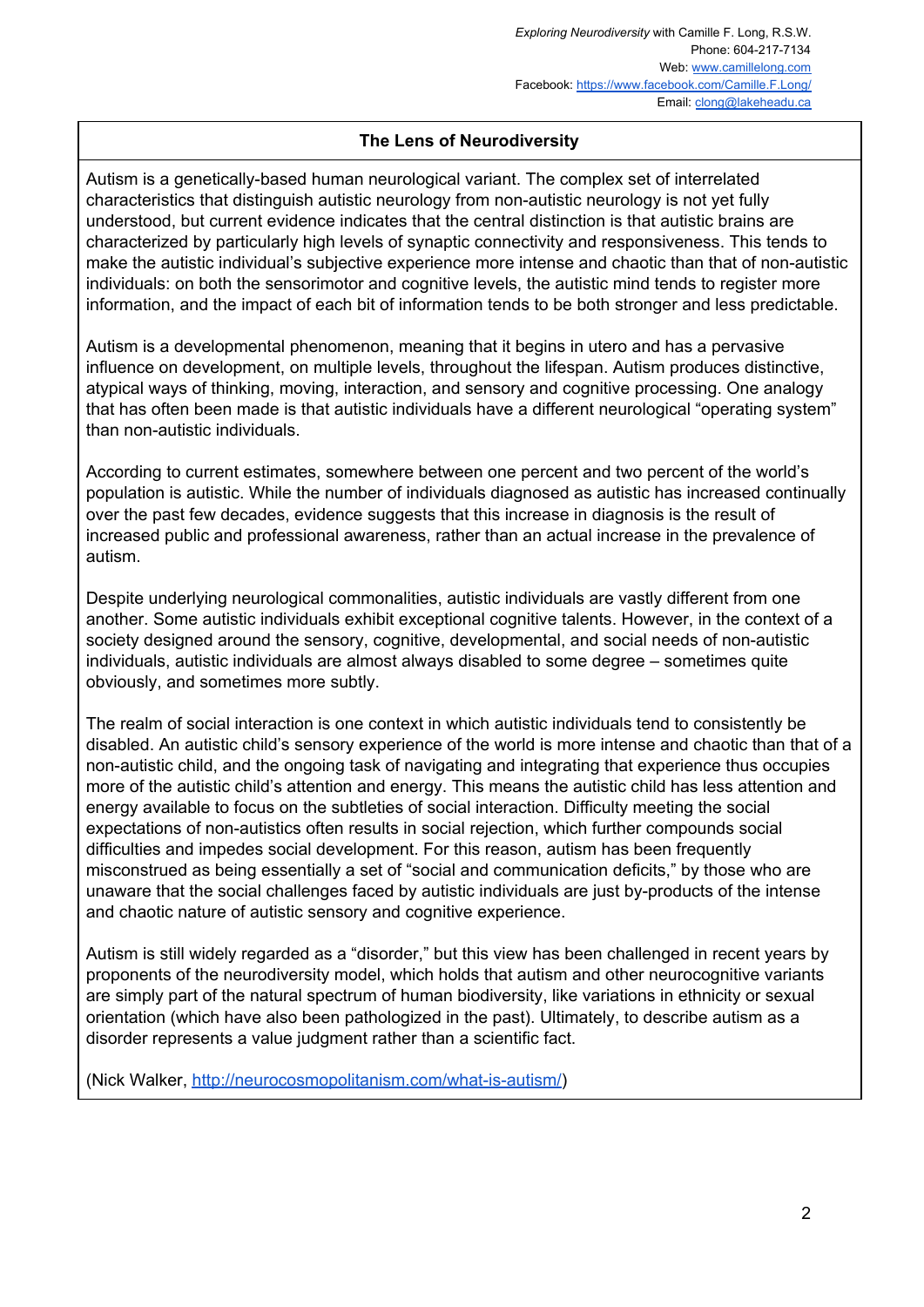# **Five Steps Towards the Acceptance of Neurodivergent Populations**

*Adapted from Autistic blogger and advocate Nick Walker's Five Steps Toward Autism Acceptance: [\(http://neurocosmopolitanism.com/five-steps-toward-autism-acceptance/](http://neurocosmopolitanism.com/five-steps-toward-autism-acceptance/))*

## **1. De-pathologize neurodivergent people and neurodiverse populations**

There are many natural forms of human neurodiversity. For example, labeling "autism" as a "mental disorder" or a "disease" has no scientific basis, has no benefit for Autistic people or their families, and leads inevitably to stigmatization, shame, and marginalization. Blind people, Deaf people, and many other disabled people get the services and accommodations they need without being labeled as having mental disorders. We don't have to call autism a disorder or a disease to acknowledge that Autistic people are disabled and may require accommodations. Stop worrying about the latest changes to the DSM diagnostic criteria, and just remove autism from the DSM entirely, just like homosexuality was rightly removed years ago.

## **2. Use the language of diversity, not pathology.**

Language matters. The language that is used in talking about neurodivergent populations affects how these people are perceived — by themselves, by others, by society – and thus how they are treated. In an Autistic-friendly world for example, anyone speaking of autistics would observe the same linguistic conventions that civilized, non-bigoted people observe when speaking of any other social minority groups (e.g., African-Americans). You wouldn't say that an African-American "has negroism" or "suffers from blackness," so don't speak of an Autistic person as "suffering from" autism.

## **3. Forget "normal" and check your privilege**

Recognize that when it comes to human diversity — including the diversity of minds — "normal" is a highly subjective, cultural construction. Recognize that there is no "normal" mind, and that conformity to the local conception of "normal" is in no way synonymous with health, well-being, or personal fulfillment – and is, in fact, often in direct conflict with those things. In nurturing the development of neurodivergent individuals, the goal of parents, educators, therapists, etc., should be to produce healthy, thriving, neurodivergent people, rather than neurodivergent people trained to stifle their true selves in order to pass as "normal."

#### **4. Equal protection under the law, broadly interpreted and strongly enforced.**

Recognize neurodivergent people as social minority groups, for example autistic people, and grant them the same legal protections that are (or should be) extended to ethnic minorities. Interpret those legal protections as broadly as possible, and rigorously enforce them. When an Autistic person is abused for acting Autistic, prosecute it as a hate crime. Individuals and organizations that speak of autism as a "disease" or "tragedy," and that talk of "curing" it, should be prosecuted for hate speech and incitement to violence, just as if they were advocating a "Final Solution to the Jewish Problem." Anyone involved in seeking or implementing prenatal tests for autism or any other sort of prenatal prevention of autism should be prosecuted in international court under the Genocide Convention, which classifies as genocide any attempt to prevent births within a targeted group.

#### **5. Work for global peace and economic justice.**

Many non-autistic parents worry that if they don't subject their Autistic kids to extensive (and expensive) "treatments" to bring them closer to "normal," the kids will never be able to take care of their own basic survival needs, and will end up in awful institutions or on the streets. This is an entirely legitimate concern.But the reason it's a concern is that we live in a world in which the forces of global capitalism have replaced the true spirit of community with an artificial sense of competition, isolation, and "every man for himself," and in which all but the most wealthy are kept in a constant condition of anxiety and fear of scarcity. This is not the natural state of humanity, and not the way the world has to be. Instead of working so hard to change neurodivergent people in the name of helping them survive in a cruel world, why not work to make the world less cruel?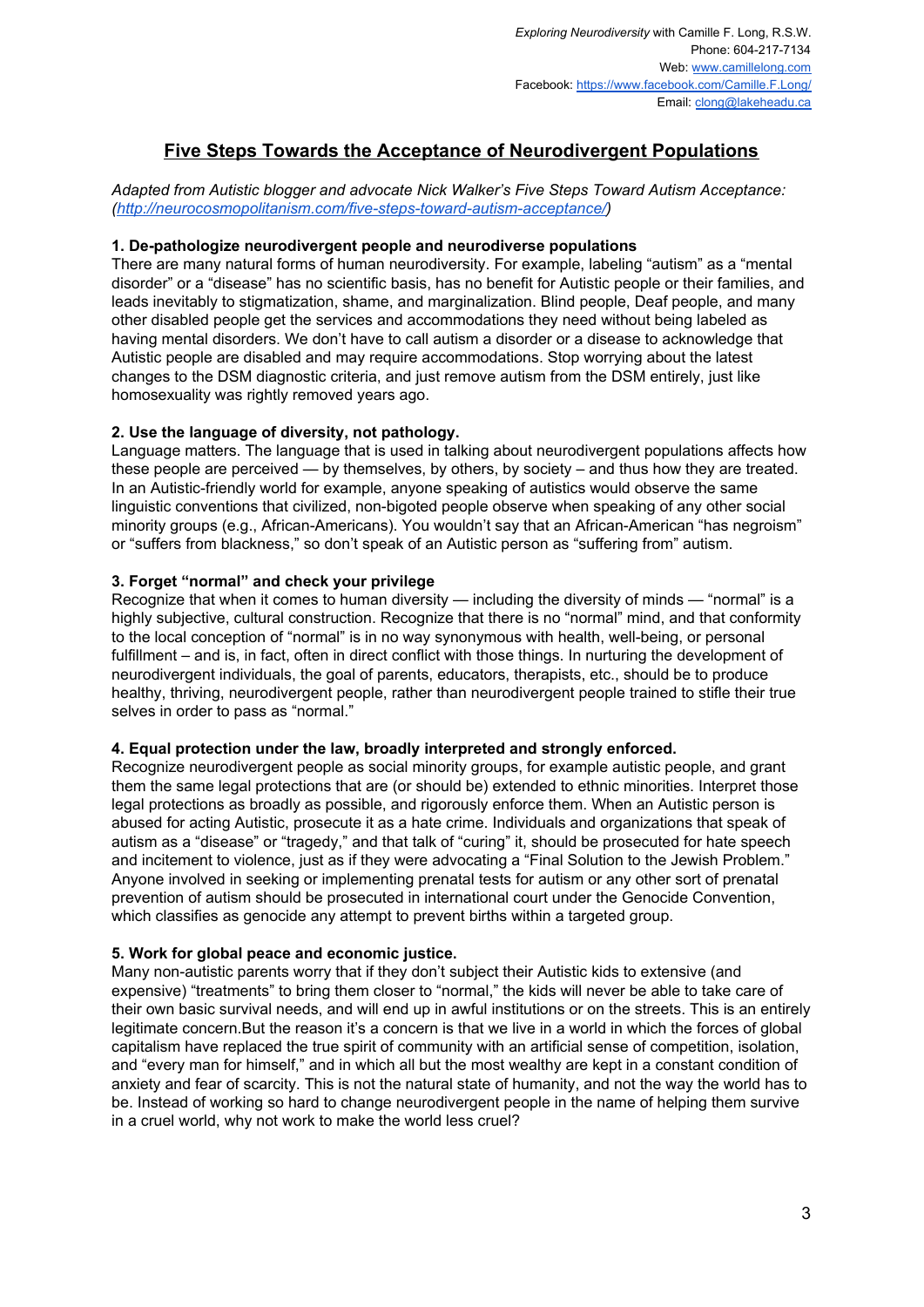# **Recommended Resources**

## **Books:**

- *Aspergirls: Empowering Females with Asperger Syndrome* by Rudy Simone
- *Can I Tell You About Asperger Syndrome? A Guide for Friends and Family* by Jude Welton, Elizabeth Newton, and Jane Telford
- *Lost at School: Why Our Kids with Behavioural Challenges are Falling Through the Cracks and How We Can Help Them* by Ross W. Greene Ph.D.
- *Loud Hands: Autistic People Speaking* by Julia Bascom
- *Navigating College: A Handbook on Self Advocacy Written for Autistic Students from Autistic Adults* by The Autistic Self Advocacy Network, Melody Latimer, and Jim Sinclair
- *Neurodiversity: Discovering the Extraordinary Gifts of Autism, ADHD, Dyslexia, and Other Brain Differences* by Dr. Thomas Armstrong
- *Neurodiversity in the Classroom: Strength-Based Strategies to Help Students with Special Needs Succeed in School and Life* by Dr. Thomas Armstrong
- *Neurotribes: The Legacy of Autism and the Future of Neurodiversity* by Steve Silberman
- *The Real Experts: Readings for Parents of Autistic Children* by Michelle Sutton
- *The Autism Discussion Page On Anxiety, Behavior, School, and Parenting Strategies: A Toolbox for Helping Children with Autism Feel Safe, Accepted and Competent* by Bill Nason
- *The Autism Discussion Page On the Core Challenges of Autism: A Toolbox for Helping Children with Autism Feel Safe, Accepted and Competent* by Bill Nason
- *The Autism Discussion Page On Stress, Anxiety, and Meltdowns: Proactive Strategies for Minimizing Sensory, Social, and Emotional Overload* by Bill Nason
- *The Explosive Child: A New Approach for Understanding and Parenting Easily Frustrated, Chronically Inflexible Children* by Ross. W. Greene Ph.D.
- *The Reason I Jump: The Inner Voice of a Thirteen-Year-Old Boy with Autism* by Naoki Higashida, and Tom Picasso
- *Uniquely Human: A Different Way of Seeing Autism* by Barry M. Prizant
- *What Every Autistic Girl Wishes Her Parents Knew* by the Autism Women's Network

#### **Websites:**

- *Autism Experts: Take it From Us, We've Lived it!* <https://www.aspergerexperts.com/>
- *Autistic Not Weird -* <https://autisticnotweird.com/>
- *Autonomous Press: Weird Books for Weird People* <http://autpress.com/>
- *● Foundations for Divergent Minds* <https://www.divergentminds.org/>
- *● Identity-First Autistic: Effecting Social Change Through Language* <https://www.identityfirstautistic.org/>
- *Ido in Autismland* <http://idoinautismland.com/>
- *● Intune Pathways* <https://www.intunepathways.com.au/>
- *Jeanette Purkis: Thoughts on all Things Autism and Mental Health* <https://jeanettepurkis.wordpress.com/>
- *● Lives in the Balance* <https://www.livesinthebalance.org/>
- *Michelle Sutton Writes* <https://michellesuttonwrites.com/>
- *● Musings of an Aspie* <https://musingsofanaspie.com/>
- *● My Autistic Dance* <https://myautisticdance.blog/>
- *Neurocosmopolitanism: Nick Walker's Notes on Neurodiversity, Autism, and Cognitive Liberty* - <http://neurocosmopolitanism.com/>
- *Neurowonderful* <http://neurowonderful.tumblr.com/>
- *Ollibean: Neurodiversity* <https://ollibean.com/category/neurodiversity/>
- *Respectfully Connected* <http://respectfullyconnected.com/>
- *● Special Books by Special Kids: Normalizing the Diversity of the Human Condition* <https://sbsk.org/>
- *Sue Larkey* <https://suelarkey.com.au/>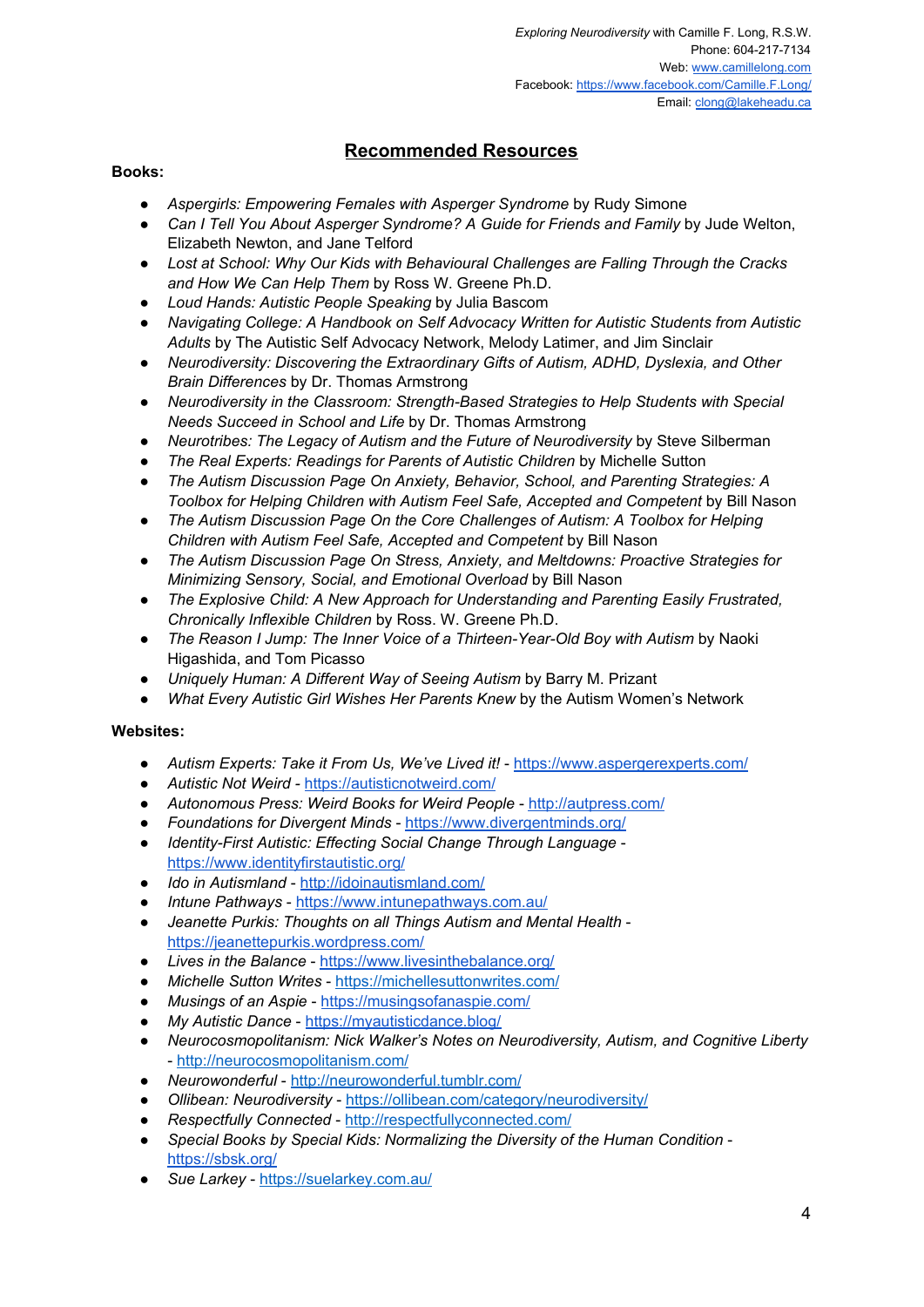*Exploring Neurodiversity* with Camille F. Long, R.S.W. Phone: 604-217-7134 Web: [www.camillelong.com](http://www.camillelong.com/) Facebook: <https://www.facebook.com/Camille.F.Long/> Email: [clong@lakeheadu.ca](mailto:clong@lakeheadu.ca)

- *The Autism Discussion Page -* <https://www.facebook.com/autismdiscussionpage/>
- *Thinking Person's Guide to Autism: Autism News and Resources from Autistic People, Professionals, and Parents* - <http://www.thinkingautismguide.com/>
- *Tony Attwood* <http://www.tonyattwood.com.au/>
- *● Unstrange Mind: Autistic Author, Artist, Advocate, and Speaker* <http://unstrangemind.com/>
- *We Are Like Your Child* <http://wearelikeyourchild.blogspot.ca/>

#### **Videos:**

- *● Animated Explanation of Autism* <https://www.youtube.com/watch?v=6fy7gUIp8Ms>
- *Ask an Autistic: Amythest Schaber (youtube channel)* <https://www.youtube.com/channel/UC9Bk0GbW8xgvTgQlheNG5uw>
- *Asperger's Syndrome Explained for Children (Arthur clip)* [https://www.youtube.com/watch?v=s9eATBV-\\_lg&t=1s](https://www.youtube.com/watch?v=s9eATBV-_lg&t=1s)
- *Autism – How My Unstoppable Mother Proved the Experts Wrong: Chris Varney at TEDxMelbourne*- <https://www.youtube.com/watch?v=T1HQKB2txgY>
- *● Autistic Identity and the Neurodiversity Paradigm: Nick Walker 2014* <https://www.youtube.com/watch?v=s0TrcbUyjSM&feature=youtu.be>
- *Marvelous Max – Autism Awareness for Kids* [https://www.youtube.com/watch?v=wc77MksM\\_2c](https://www.youtube.com/watch?v=wc77MksM_2c)

## **Specific Articles:**

- *● A Behavior Plan for Parents of Newly Diagnosed Autistic Children* <http://autistictimestwo.blogspot.ca/2015/12/behavior-plan-for-parents-of-newly.html>
- *Actually Autistic Blogs List* <https://anautismobserver.wordpress.com/>
- *"Affected" by Autism* <https://everydayaspie.wordpress.com/2016/08/09/affected-by-autism/>
- *After An Autism Diagnosis: 13 Necessary Next Steps for Parents* <http://www.thinkingautismguide.com/2017/03/after-autism-diagnosis-13-necessary.html>
- *● Awareness Vs. Acceptance* <https://fullmetalheart.com/index.php/2017/04/04/awareness-vs-acceptance/> *● Behavior Modification Does Work, But…* -
- <https://michellesuttonwrites.com/2017/04/07/behaviour-modification-therapy-does-work/>
- *How 'Autism Warrior Parents' Harm Autistic Kids* <https://theestablishment.co/how-autism-warrior-parents-harm-autistic-kids-6700b8bf6677>
- *I Might be on the Autism Spectrum. Now What?* <http://www.myspectrumsuite.com/might-autism-spectrum/>
- *● More Problems with Functioning Labels* <https://ollibean.com/problems-functioning-labels/>
- *● My Child is Autistic: Now What? -* <https://un-boxedbrain.com/2016/12/my-child-autistic/>
- *Neurodiversity: A Person, A Perspective, A Movement?* <https://the-art-of-autism.com/neurodiverse-a-person-a-perspective-a-movement/>
- *● My Needs Are Not Special* <https://michellesuttonwrites.com/2016/05/26/my-needs-are-not-special/>
- *Say the Word: Disabled not "Special Needs"* <https://erinhuman.com/2016/02/16/stop-saying-special-needs/>
- *Throw Away the Master's Tools: Liberating Ourselves from the Pathology Paradigm* [http://neurocosmopolitanism.com/throw-away-the-masters-tools-liberating-ourselves-from-the](http://neurocosmopolitanism.com/throw-away-the-masters-tools-liberating-ourselves-from-the-pathology-paradigm/)[pathology-paradigm/](http://neurocosmopolitanism.com/throw-away-the-masters-tools-liberating-ourselves-from-the-pathology-paradigm/)
- *● Tony Attwood: What is Asperger's Syndrome?* <http://www.tonyattwood.com.au/about-aspergers/what-is-aspergers>
- *● Understanding the Spectrum - A Comic Strip Explanation* <https://the-art-of-autism.com/understanding-the-spectrum-a-comic-strip-explanation/>
- *When Clinicians Attribute All Psychiatric Symptomatology to the Autism* <https://ollibean.com/mental-health-therapy-autistic-client-only-autism/>